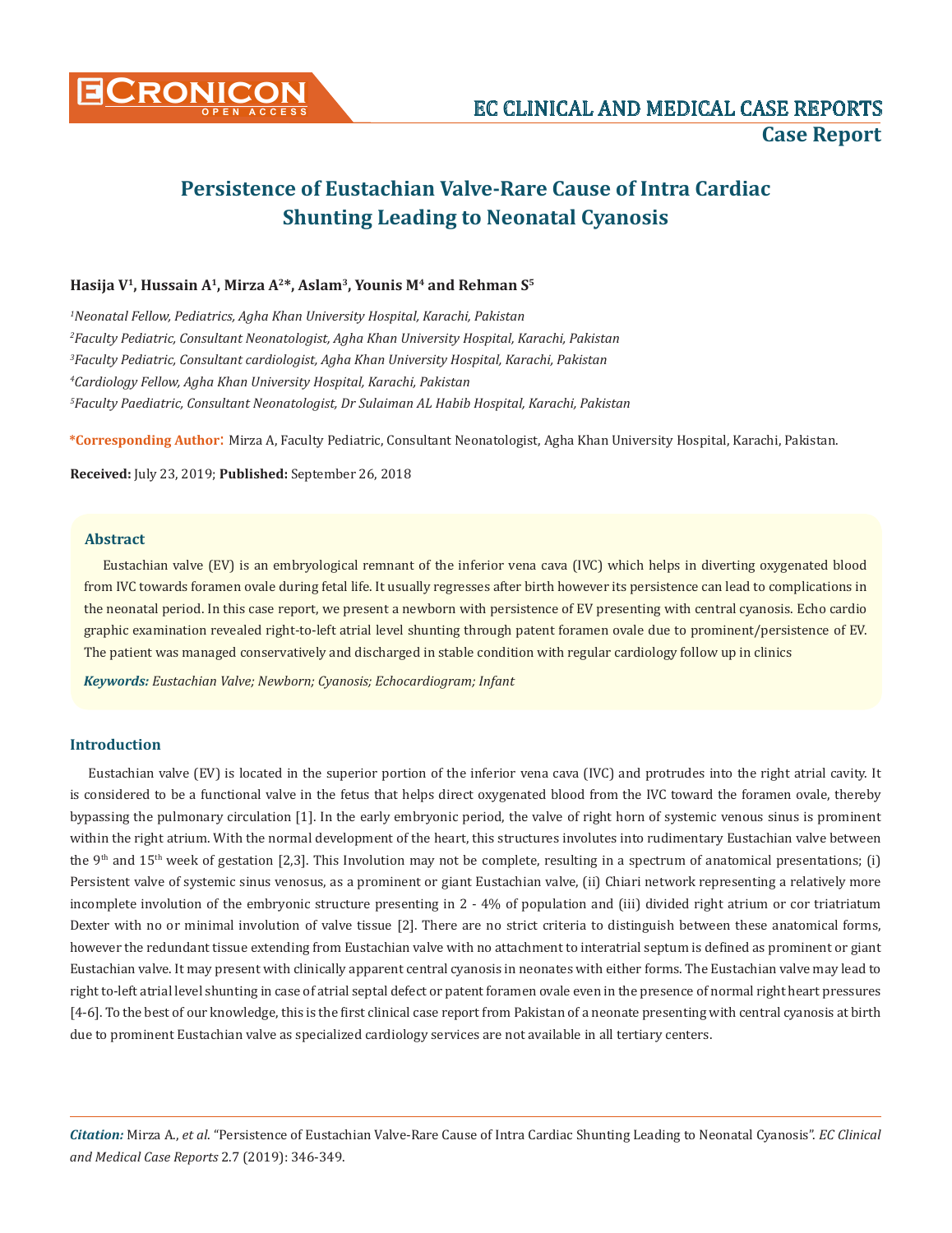### **Case Report**

A baby boy was born via Caesarean section at 38 weeks of gestation to a primigravida mother who received regular antenatal care at a local hospital with a birth weight of 2700 grams. Parents noticed blue discoloration of the skin which increased during crying. Suspecting cyanotic congenital heart disease baby was referred to our center for cardiac evaluation. On admission, his pulse oximetry at room air showed 70% oxygen saturation without any difference between upper and lower extremities. His physical examination revealed a heart rate of 140 per minute, and respiratory rate of 50 per minute without any obvious signs of respiratory distress. The heart sounds were normal with no significant murmur. Capillary refill time was < 3 seconds with regular and normal volume femoral pulses. Complete blood count, C reactive Protein and biochemical parameters were within normal limits. Hyperoxia test was performed which was suggestive of Intra cardiac right to left shunting raising the suspicion of congenital cyanotic heart disease. Chest x-ray was normal. A transthoracic echocardiogram showed elevated RV/PA pressures, more than half of systemic pressures (based on ventricular septal position), suggestive of moderately raised pulmonary pressures along with a persistent Eustachian valve in the right atrium directing blood from inferior vena cava to left atrium through patent foramen ovale resulting in intra-cardiac right to left shunting (Figure 1). It was confirmed by bubble contrast study which also revealed bubbles, directed to left atrium via Patent foramina ovale (PFO) due to persistence of eustachian valve. As moderate pulmonary hypertension cannot explain nearly complete right to left shunting across PFO, so our primary diagnosis was Persistence of Eustachian with pulmonary hypertension being the contributing factor. During the three days of NICU stay, the baby remained stable on breast feeding with no signs of distress. His oxygen saturations were maintained in acceptable range between 75 to 80% on room air so planned to discharge home with regular follow up in cardiology clinic for possible intervention if needed.



*Figure 1: Subcostal echocardiogram: Bi-caval view showing persistent Eustachian valve (blue arrow), blood coming from lower body (IVC) is shunted through PFO (white arrow) into LA due to persistent Eustachian valve.*

At the time of follow up after 8 weeks, the baby was thriving well on mother feed with no signs of respiratory distress or obvious cyanosis. A follow up echocardiography showed an expected natural reduction in Right ventricular (RV) and Pulmonary artery (PA) pressures. There was a bidirectional shunting at PFO with persistence of EV. The oxygen saturation was 92% on room air, explaining the EV being the major cause of desaturation in this baby. Informed consent was obtained from the parents of the patient to produce this manuscript.

*Citation:* Mirza A., *et al*. "Persistence of Eustachian Valve-Rare Cause of Intra Cardiac Shunting Leading to Neonatal Cyanosis". *EC Clinical and Medical Case Reports* 2.7 (2019): 346-349.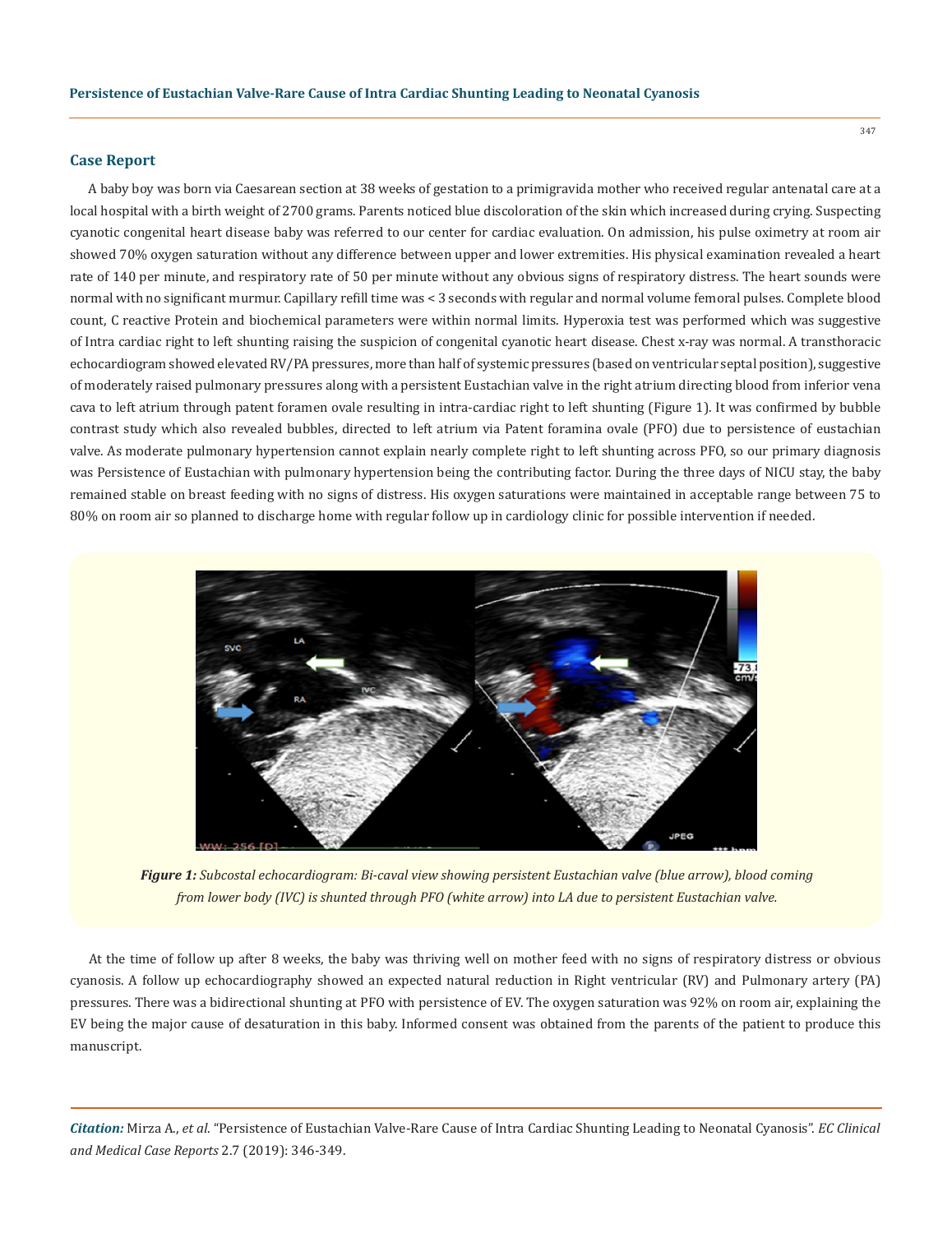## **Discussion**

We report a case of persistent Eustachian valve leading to transient cyanosis in the neonatal period. Persistent EV can lead to central cyanosis, cardiac arrhythmias, infective endocarditis, thrombosis and paradoxical embolism [2]. Celia., *et al*. reported a case of premature neonate with EV complicated with infective endocarditis [8]. Its management depends on the degree of right ventricular inflow obstruction and cyanosis resulting from right to left interatrial shunting. Surgical resection is the treatment of choice for EV with significant RV inflow obstruction [7]. In case of cyanosis without any obstruction to right ventricular inflow, physiologic decrease in pulmonary vascular resistance in postnatal period may lessen the degree of right-to-left interatrial shunting and improve the oxygen saturation [2]. In literature, some of the described patients needed surgical excision of the redundant tissue and closure of inter-atrial communication resulting in complete disappearance of the cyanosis [6].

In our case right-to-left interatrial shunting was through the patent foramen ovale with no RV inflow obstruction, improvement in oxygen saturation with postnatal physiological decline in pulmonary vascular resistance was expected so surgical intervention was not considered. After proving the absence of duct dependent congenital heart disease, we treated the patient conservatively with supplemental oxygen to reverse hypoxemia with the strategy of watchful waiting, anticipating that the PFO will gradually reduce in size or close physiologically and pulmonary vascular resistance is going to drop progressively. In a case series conducted by Ashraf., *et al*. reported four cases with almost similar presentation and being diagnosed with persistent EV that were managed conservatively, requiring no surgical intervention [9]. Cyanosis in newborns is an urgent condition that requires quick assessment and treatment. The embryologic remnants of the sinus venosus such as prominent Eustachian valve rarely may lead to right to-left shunting resulting in severe cyanosis. Persistent EV is usually a benign finding, but complications may arise that necessitate surgery, and in rare cases can be fatal. This condition was the etiology of cyanosis and O<sub>2</sub> desaturation in our newborn patient. Clinicians should also be aware of the variable presentations and natural history of EV to determine the optimal management for such patients.

# **Conclusion**

Central cyanosis in neonate is a common presentation which is associated with varied etiology. Persistent EV is a rare cause of neonatal central cyanosis which usually resolves spontaneously, but complications may arise that can be fatal requiring surgical intervention. Surgical resection is usually required if patient is symptomatic and associated with RV inflow obstruction. For optimal management of the patients, this is a good example to Pediatric physicians to have a high index of suspicion of intra-cardiac shunting while evaluating a neonate with cyanosis especially in the absence of associated respiratory distress.

#### **Conflict of Interest**

The authors declared no conflicts of interest with respect to the authorship and/or publication of this article.

### **Funding Source**

The authors received no financial support for the research and/or authorship of this article.

## **Bibliography**

- 1. Watson T., *et al*[. "Eustachian valve remnant".](https://pdfs.semanticscholar.org/b6d0/fff01be3f99a4fdfa3baaf914da0b1f1838e.pdf) *Cardiology Journal* 14.5 (2007): 508-509.
- 2. Bendadi F., *et al*[. "Chiari's network as a cause of fetal and neonatal pathology".](https://www.ncbi.nlm.nih.gov/pubmed/21909773) *Pediatric Cardiology* 33.1 (2012): 188-191.
- 3. Loukas M., *et al*[. "Chiari's network: review of the literature".](https://www.ncbi.nlm.nih.gov/pubmed/20198476) *Surgical and Radiologic Anatomy* 32.10 (2010): 895-901.